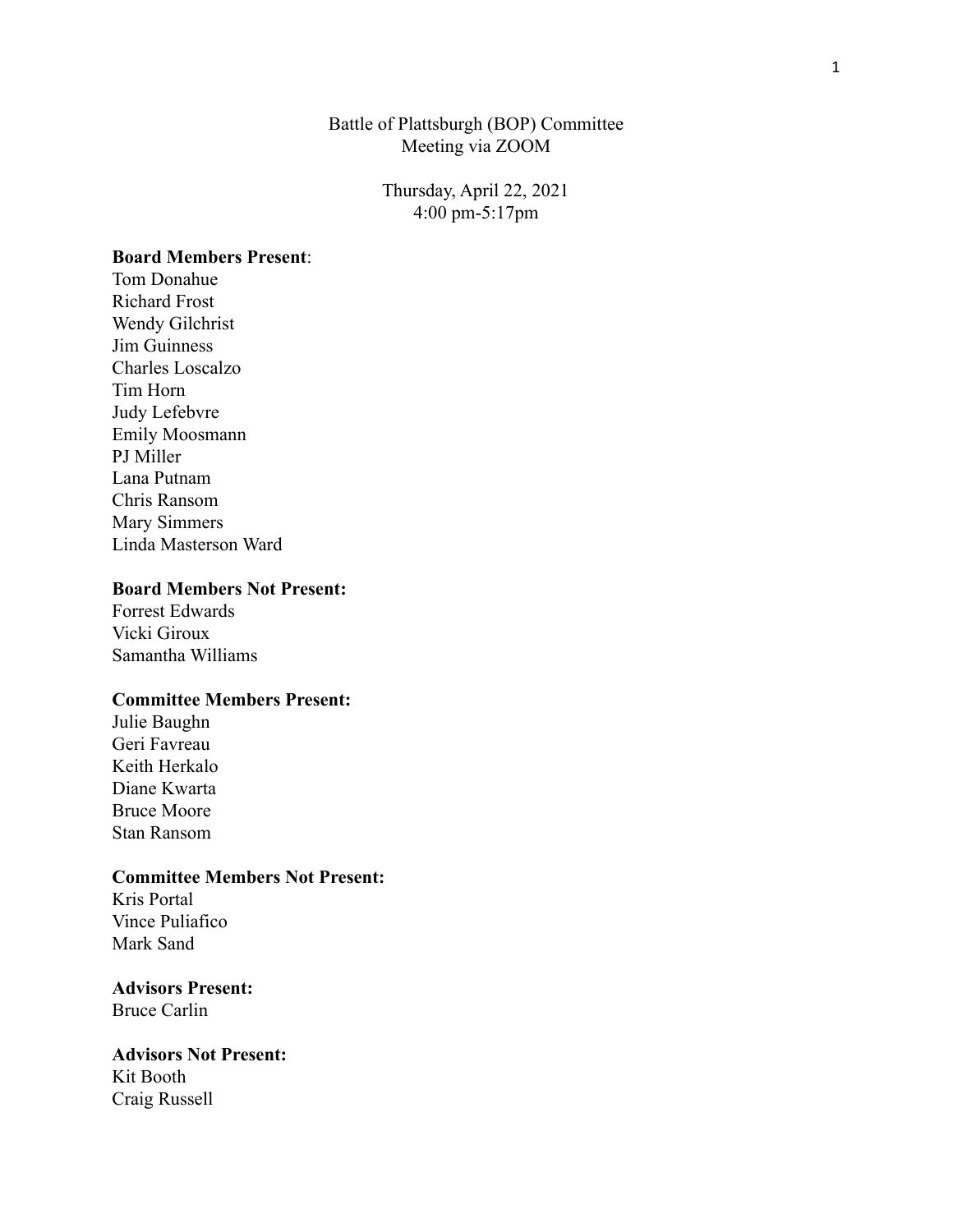# Gary VanCour

# **Welcome and Agenda**

President, Tom Donahue called the meeting of the Battle of Plattsburgh to order at 4:00pm and welcomed everyone.

He said that we have reserved the room in the Government Center for person, face-to-face meetings with appropriate COVID spacing. He is also planning to have zoom available for those who cannot attend in person. The next meeting would be Thursday, May 13 at 4pm,

### **Tom Donahue**

### **Meeting Structure**

Tom thanked everyone for sending in their reports. He said that each person will have 5 minutes to report on their areas and then we will have questions at the end.

### **City**

Tom said Skippy gave him a fee schedule for the use of the city venues which was passed by the City Council on April 15, 2021. It includes costs per each venue, personnel, EMS, Security, cones, garbage bags, overtime, etc. Tom is trying to find out if this applies to the Battle of Plattsburgh.

# **Tents**

Tom reported that we have quotes on tents from Foster and have asked for quotes from Taylor.

# **Sponsorship**

Tom asked that all committee and board members make phone calls to possible sponsors in May. **Singer**

Tom mentioned that a singer, Latalia Dull contacted him about singing the National Anthem at the Commemoration.

### **Fireworks**

Eric Eagle feather will pay for the fireworks on Friday night

### **Underground Railroad**

The Underground Railroad will be involved with the Commemoration.

# **Rich Frost**

### **History Talks**

Rich has 4 speakers confirmed for 4 talks on:

- 1. Aikins Rifle
- 2. Afro Americans at the Battle of Plattsburgh
- 3. Fate of British Ships at the Battle of Plattsburgh
- 4. What was Happening on the Niagara Frontier During the War of 1812

He is tentatively planning for 2 talks downtown on Friday night and 2 talks on Saturday morning. For downtown he prefers the Auditorium at City Hall. His other choices are the Episcopal Church or the Middle School. For Saturday he is considering first the 1814 Museum Auditorium. Second, the Chapel on the Oval and third the CCH Association. There might be a charge for the chapel, but it is possible that we might be able to arrange the fee be considered their donation to the Battle of Plattsburgh Commemoration. The room in CCH is probably not big enough. Rich asked for feedback on his choices.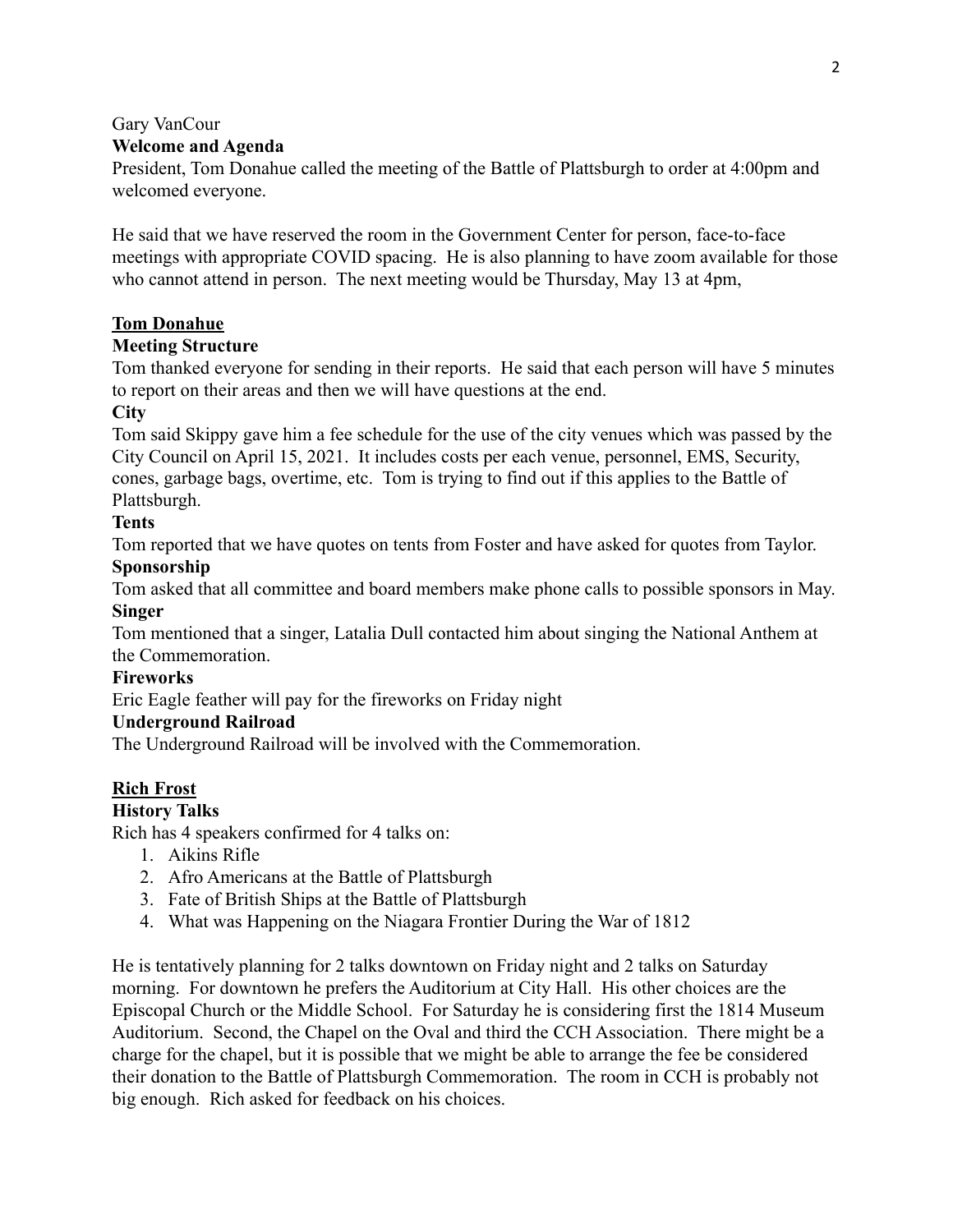### **Mary Simmers**

# **Sponsorship**

Mary reported that Alice Sample distributed packages of information to the funeral homes including Walkers, Brown and Heald. Jay Heald said that "they" could all get together and decide on sponsorship.

### **Cannon Ball Run**

Mary reported her discussion with Steve Peters who organizes runs. Steve suggested that the best day for a 5K run is Saturday. One idea was a run beginning at 8:30am at Trinity Park. This would allow run participants to be finished with the run and able to participate in other activities on Saturday. We would need to provide a liaison to work with Steve Peters. There is a charge, and he needs a "good faith" deposit. The cost would be \$450. The event could be a money maker. Suggested registration was \$20. for advance registration and \$25. for late registration. We need to get on Steve's calendar as soon as possible if we are interested. We will need to get a permit. Boy Scouts could assist. Mark Sands mentioned that his Boy Scouts could probably assist.

### **Emily Moosmann**

#### **Mall – Promotion**

Emily is working with Linda Ward on promotion in the mall. Currently they are working on a large banner that will promote the web site and the Battle of Plattsburgh Commemoration. John Momont is doing this for us. They are also planning a display a little later.

#### **Rotary**

Bed races may be problematic since when the students return to campus in the fall is not clearly know yet due to COVID. There is talk about a 2-person race with Ro Ducky and Burghy. The probably might not be doing the Ro Ducky Derby. Vicki will contact Rotary.

# **Children's Entertainments**

Emily will help Linda with this.

### **Wendy Gilchrist**

#### **Entertainment – Musicians**

Wendy mentioned several questions including what is happening at Valcour and Harborside with Benjamin Pomerance. She said that Bear Tracks will cost \$1200. for 3 hours. They are considering Friday night on City Hall Steps maybe starting at 8pm? Towne Meeting will cost \$500. Wendy is thinking of Trinity Park from about 4pm to 7pm on Friday night. Bear Tracks could be after them. She needs a tent in Trinity Park for Town Meeting on Friday night. Too Tall String Band will cost \$350. All the musicians will require a sound system with one exception. Towne Meeting could use their own sound system if they were the only concert/show for Friday.

#### **Macomb Ball**

Wendy reported that currently there are no dances or balls due to COVID. She knows of one dance event re opening in November. Wendy prefers the City Rotunda for the ball.

#### **Shape Note Singing**

Wendy says this will happen.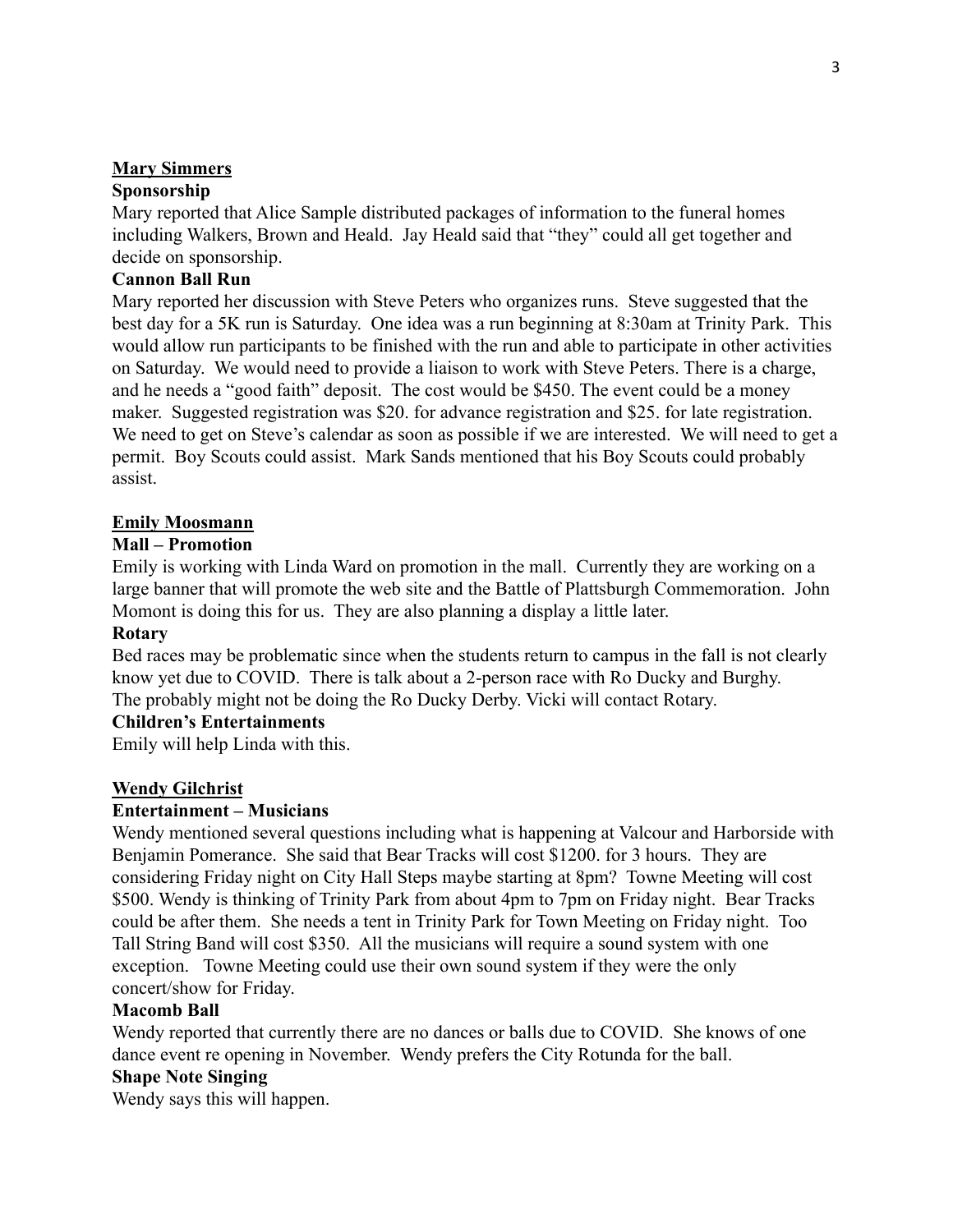### **Worship Service**

Wendy says this will happen.

### **Lana Putnam**

### **Valcour Brewery**

Lana said that Bill Dashnaw is events coordinator at Valcour Brewing. Lana said that Valcour is willing to provide Sept 9 for the Battle of Plattsburgh. She said that we need to have a meeting with the owner (Mary Theresa) of Valcour to confirm. She has a band that she thinks would work well for Valcour Brewing. It is All Without the Base. It will cost \$300. for 3 hours. We need to book them soon.

#### **Fundraising Downtown**

Lana says so far requests have been met positively. She will be meeting with Villari Studios soon.

### **Tim Horn**

#### **Riverside Cemetery Ceremony**

Tim reported that he has the program for Riverside Cemetery Ceremony planned. He has the participants lined up. They need a 20 by 20 open sided tent. He had questions about the invitations including who does them. In the past various people have done them. Sometimes Beth Carlin at the City has sent out invitations to politicians. Linda Wards has often done them. Linda has information on guests to invite. Linda Ward says that Bruce Carlin and/or Megan Charland might help with graphics for the invitations. Linda said that each Special Guests should have a person assigned who will be their contact to help them during the Commemoration. This could be help with hotel reservations and with attendance at the various events during the Commemoration. Linda and Tim will discuss by phone.

### **Keith Herkalo**

#### **1812 Museum**

Keith said that the 1812 Museum is closed. It will be open August, September, and October. He has been in contact with Rich Frost. They need to decide which night the 1812 Museum will be used for history talks. The auditorium in the 1812 Museum can hold 40 people. He will be speaking at the Old Post Cemetery on Sunday night. Helen Nerska contacted him about tours of Oval and Old Post Cemetery.

### **Judy Lefebvre**

#### **Old Post Cemetery Ceremony**

Judy Lefebvre is planning on the Old Post Cemetery ceremony at 4pm on Sunday. Keith Herkalo will be speaking at the Old Post Cemetery on Sunday night. Boy Scouts 8046 will assist. CCHA is working on a tour of the Old Post Cemetery. Judy mentioned that there are repairs needed at the Old Post Cemetery. She also mentioned that we need to contact the Mayor and/or City Council about the ceremony and repairs as the Old Post Cemetery is city property.

### **Charles Loscalzo**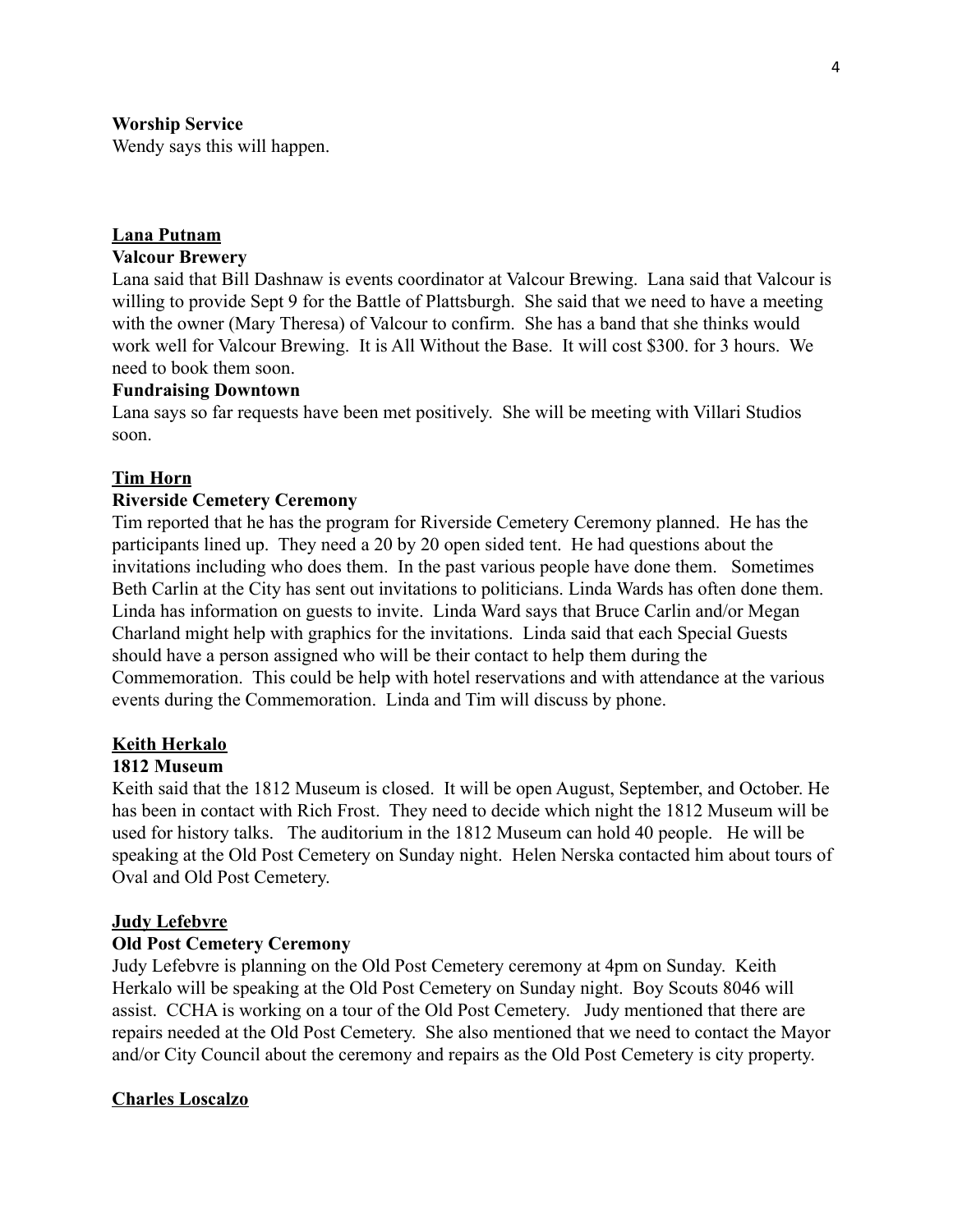#### **Mall Publicity**

Charles will display Battle of Plattsburgh posters in the Book Burgh. He is also planning a permanent exhibit in the store of books related to the Battle of Plattsburgh and historical events. He is reaching out to the SUNY History Department and SUNY Maritime to see how they can be included.

#### **Bruce Moore**

### **Episcopal Church**

Bruce reported that the Vestry has said that we can use the nave of the church for history talks. The maximum capacity is 50 to 60 people. Right now, no food can be allowed but he will continue to follow to see if that changes and if they can have a café.

#### **Diane Kwarta**

### **Sponsorship**

Diane reported that she delivered package to potential sponsors and has been making follow up phone calls with Chris Ransom. Chris and she will continue making phone calls.

#### **Boy Scouts**

Diane will bring up the Canon Ball Run and boy scouts assistance at the District Committee meeting.

#### **Jim Guinness**

#### **Sponsorship**

Jim reported that he delivered all his sponsorship packages except for one (EZ Storage) which he mailed.

#### **Barber Shoppers**

Jim said that the Board of the Barber Shoppers met for the first time in person Tuesday night. Next week the Barber Shoppers will meet in person for the first time. They need to practice but they might be willing to sing for the Commemoration. Tim Horn asked if they could sing at Riverside Cemetery. In the past, they have sung God Bless America and Star-Spangled Banner. Jim said it might be possible

#### **PJ Miller**

#### **Reenactors**

PJ said that Canadian reenactors most likely will not be able to come. He has 15 living historians confirmed. They can use the Kent Delord property for up to 25. They are planning demonstrations. They will need about \$1,725. This includes a stipend of \$100. (\$50. Per day). They will also need 2 porta potties and wash station and some of the lights turned out.

#### **Linda Masterson Ward**

#### **Poster Contest**

Linda reported on the poster contest which the NYS Art Teachers Association will take care of this year. They will include Essex and Franklin counties this year.  $5<sup>th</sup>$  grade will be the grade targeted this year. The teachers plan to use circles for the art which will make it easier to convert the winner's poster to the button. They are offering teachers virtual contact with reenactors. Bruce Carlin is posting the posters of past winners on our web site.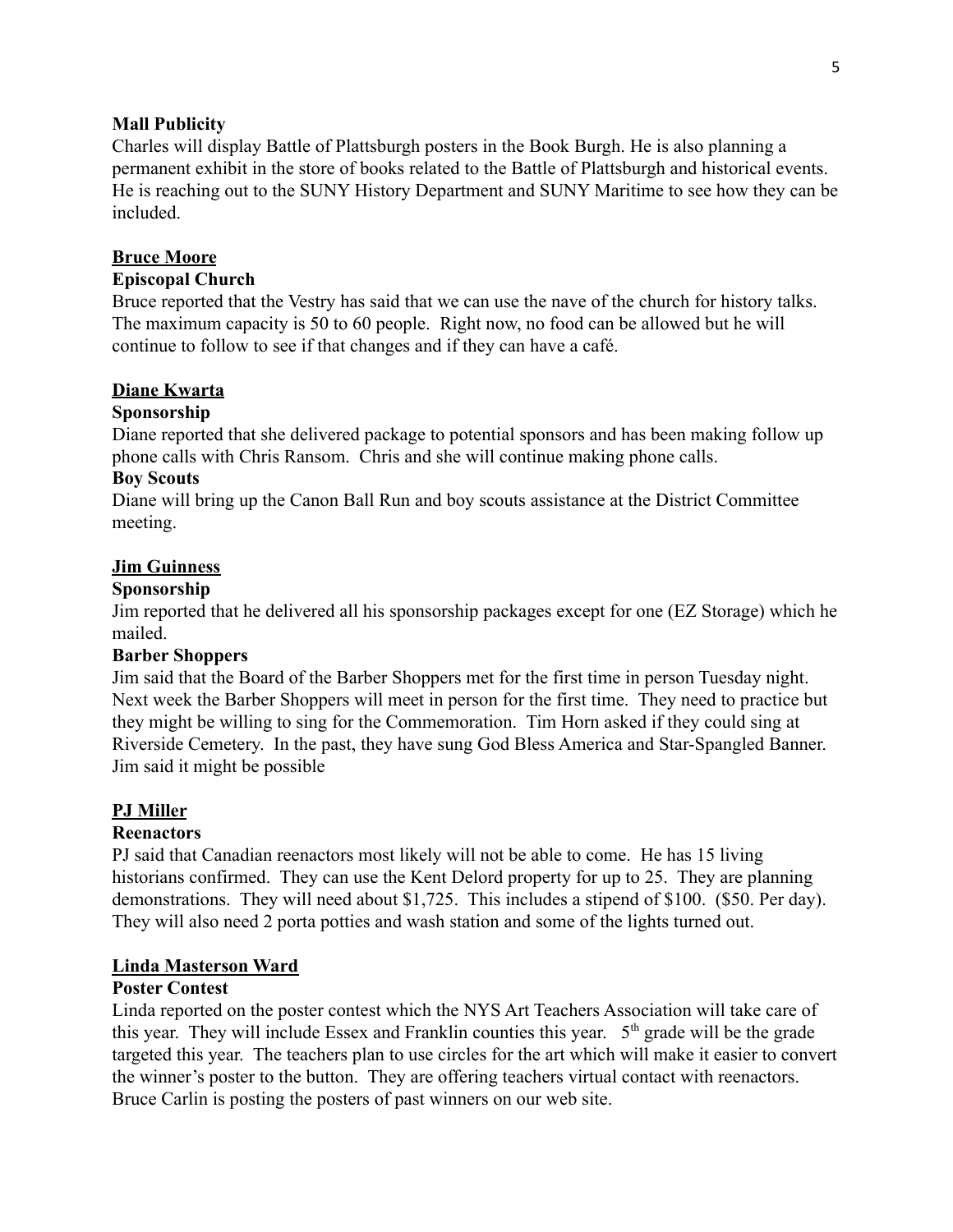# **Essay Contest**

There will not be an essay contest this year. There are not volunteers or time to organize.

# **Social Media**

Linda said that Megan Charland from Link Art will be doing the Social Media. Bruce Carlin is working with Megan.

# **Children's' Village**

Megan will also be active in the Children's' Village.

# **Daughters of 1812**

Linda accidentally contacted the Daughters of 1812. Sharon Bell is a member of Daughters of 1812. Anne Farley from the Daughters of 1812 made a personal donation to the Battle of Plattsburgh Commemoration of \$500. Linda says that the Daughters will donate up to \$1,000. towards a Wayside sign. Bruce will work with Linda on the Wayside sign.

# **Plattsburgh Memorial**

Linda said there was a communication to Plattsburgh Memorial that led them to believe that we were asking them to repair headstones when we were asking for a donation.

# **Chamber of Commerce**

We are now members and anyone in our group can be included on their email list by requesting. Megan Charland is one of our main contacts with the Chamber. Attending the Chamber's After 5 activities is a good opportunity to network.

# **Grants**

Tom's brother, Bill has helped us with grants. We have some pending. It may take a couple of months to hear.

# **PR**

Courtney Meisenheimer manages the City Well. She will help with PR. First, we need to have confirmation from the City.

# **Parade**

Linda met with Vicki and Tom about the Parade. Vicki said that she will work with the Rotarians who normally assist with the Parade planning and execution, usually beginning work on the Parade in July or July. Linda said that they came up with the theme of *Emerging*

*Communities Coming Together.* Part of this would be inviting all neighboring communities to take part.

# **Sponsorship**

Linda said that we have reached over 300 companies. We will make follow up phone calls in May.

# **City**

Linda suggests that if the City says that they will be charging the Battle of Plattsburgh Commemoration according to the fee schedule Skippy gave to Tom, we need to attend a City Council Meeting.

# **18.14 Donation**

Capitalize on -maybe a 50-50 raffle or request donations of \$18.14.

# **Chris and Stan Ransom**

# **Kids Games**

Chris reported that they are ready.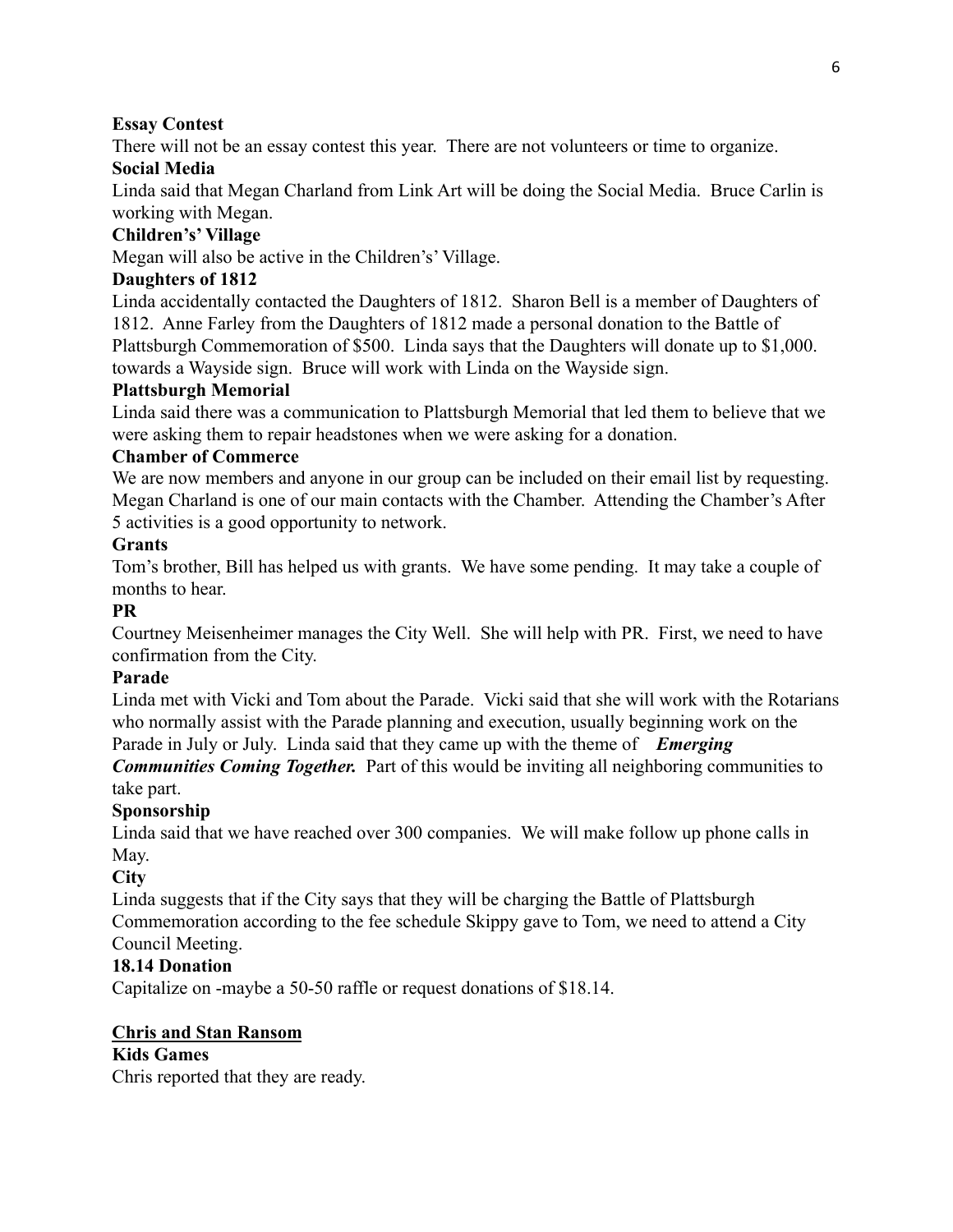#### **Board and Committee Meetings**

This Board and Committee will meet **together** twice a month on the 2<sup>nd</sup> and 4<sup>th</sup> Thursdays at 4pm.

# **The next meeting of the 1814 Battle of Plattsburgh Committee and Board will be Thursday,**

**May 13 at 4pm.** We have a room reserved in the Government Center beginning April 29 for in person meetings. It will be spaced for COVID precautions.

### **Action Items**

### Tom Donahue

Confirm with City about Commemoration including fee schedule as soon as possible. Contact the Mayor and/or City Council about the Old Post Cemetery ceremony and repairs as the Old Post Cemetery is city property.

#### Jim Guinness

Follow up with Barber Shoppers to see if they might sing at Commemoration – maybe at Riverside.

Tim Horn Speak with Linda Ware about invitations.

#### Charles Loscalzo

Reaching out to the SUNY History Department and SUNY Maritime to see how they can be included.

### Bruce Moore

Continue to follow up with the Episcopal Church to see if food might be allowed and if a café would be possible. Check to see if musical events could be held in the church nave and downstairs.

Lana Putnam Meet with owner of Valcour Brewing

Linda Masterson Ward Speak with Tim Horn about invitations.

### Everyone

In May make follow up phone calls to potential sponsors.

# **Adjournment**

Meeting adjourned at 5:17pm

Respectfully submitted: